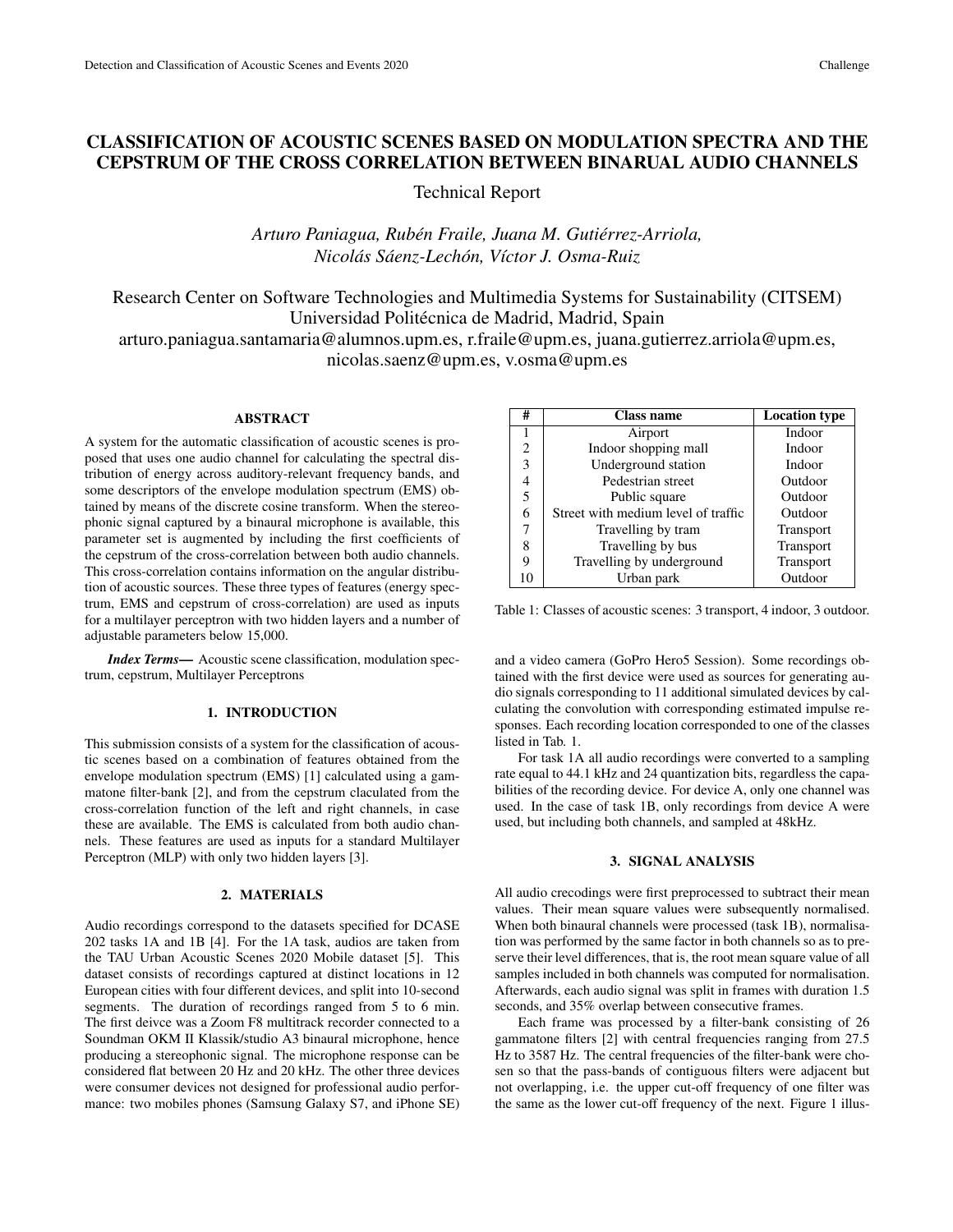

Figure 1: Frequency responses of the filters in the filter-bank with central frequencies up to 3.5 kHz (25 filters).

trates the frequency responses for the first filters.

In CASA systems, the filter-bank modelling the cochlear frequency behaviour is followed by a non-linear model of neuromechanical transduction [6]. This non-linear system approximately performs compression of the higher signal peaks and half-wave rectification [7]. As this produces a too detailed set of signals, it is usual to apply low-pass filtering and decimation afterwards [8]. The implementation of this model is computationally expensive due to its non-linearities. For this reason, we substitute it by full-wave rectification followed by a  $5<sup>th</sup>$  order Butterworth low-pass filter with cut-off frequency equal to 80 Hz and decimation to yield a sampling frequency equal to 200 Hz.

Each resulting frame is further processed by computing its discrete Fourier transform (DFT). The EMS [1] is obtained by stacking the square modulus of the DFT corresponding to the 26 gammatone filters. In order to reduce the dimensionality of the EMS, its components corresponding to the fastest variations of the signal were discarded. Specifically, a threshold of 30 Hz was set for the modulation frequency. Therefore, each signal frame was represented by a matrix, i.e. EMS, of 26×11 elements. The first data column represents the average energy at the output of each gammatone filter, i.e. the long-term average spectrum (LTAS) of the audio frame. The remaining 10 columns represent the energies of amplitude modulations between 0 and 3 Hz, between 3 and 6 Hz, etc.

The signal analysis scheme described so far transforms one channel of the audio recorded during 1.5 seconds into a feature vector of  $26 \times 11 = 286$  components. The dimensionality of this feature space was reduced as follows. As stated before, the first column in the EMS corresponds to the average energy at each frequency band. This is relevant for discriminating among certain types of acoustic events [9], so the corresponding 26 values for each EMS were kept unchanged. Only a logarithm operation was applied in order to reduce the skewness of their distribution. Similarly to the approach in [10], the remaining 15 columns of each EMS were processed as if they were a grey-scale image. Specifically, the twodimensional discrete cosine transform (DCT) [11] of the logarithm of the EMS was calculated, and the block corresponding to the first  $10 \times 10$  DCT coefficients was chosen as a lower-dimensional representation of each  $26 \times 15$  EMS. Therefore, after this dimensionality reduction, each audio frame of duration 1.5 s was represented by a feature vector with  $26 + 100 = 126$  components.

The cross correlation between the signals captured at microphones placed in different positions is known to incorporate infor-

mation about the directions of arrival [12], and hence the spatial distribution of sound sources. The shape of the cross correlation is coded using the first coefficients of its power cepstrum [13]. Specifically, coefficients up to the 200<sup>th</sup> were taken, but discarding the first one since it only represents the average spectral energy. Additionally, for task 1B the resolution for modulation frequencies was 2Hz, thus producing 15 modulation bands: from 2Hz to 30Hz in steps of 2Hz. Therefore, for task 1B the feature vectors representing each 1.5s audio frame consisted of 126 coefficients describing the EMS of the left channel plus 199 coefficients corresponding to the cepstrum of the cross-correlation between left and right channels.

# 4. CLASSIFICATION

The afore-mentioned feature vectors were used as inputs for a multilayer perceptron (MLP) two hidden layers. For task 1A the first hidden layer comprised 40 neurons. The first 8 neurons were connected to the 26 inputs corresponding to the LTAS of each frame; the reamining 32 neurons were connected to the  $10 \times 10$  DCT coefficients representing the EMS. The second hidden layer was composed by 24 neurons fully connected to the first hidden layer. The hyperbolic tangent was chosen as the activation function for hidden neurons. The output layer was formed by 10 neurons, one corresponding to each class in Tab. 1. These output neurons had *softmax* activation functions[3]. Thus, their outputs represented the estimated a posteriori probabilities of each scene class corresponding to the input feature vector associated to each 1.5 s frame. The MLP corresponding to task 1A had 11,264 adjustable parameters, each having a length of 8 bytes.

The overall a posteriori probability of each class for a 10 s audio segment was estimated by adding up the logarithms of the probabilities of its frames. For all frames, segments and recordings, the class assigned by the MLP was estimated to be the class yielding the highest a posteriori log-probability.

For task 1B, a MLP with a similar structure was used, but with a different number of neurons per layer. In this case the first hidden layer consisted of 81 neurons: 50 linked to the inputs corresponding to the cepstrum of the cross-correlation, 6 linked to the LTAS, and 25 taking inputs from the  $10\times10$  coefficients of the DCT of the EMS. The second hidden layer included 6 neurons, fully connected to adjacent layers. The output layer comprised 3 neurons, one corresponding to each scene type (indoor, outdoor,transport). The MLP corresponding to task 1B had 13,197 adjustable parameters, each having a length of 8 bytes.

#### 5. EXPERIMENTS & RESULTS

The classification experiment corresponding to the baseline evaluation procedure proposed for the Acoustic Scene Classification with Multiple Devices task (1A) DCASE 2020[4] was run. The overall correct classification rate (CCR) for audio segments is 57.07%, while the per-class performance is as indicated in table The confusion matrix corresponding to this experiment is in Tab. 2.

Results corresponding to the Low-Complexity Acoustic Scene Classification task (1B) are summarised in Tab. 2.

## 6. CONCLUSIONS

This paper presents a system for the automatic classification of acoustic scenes based on the EMS and the cross-correlation between